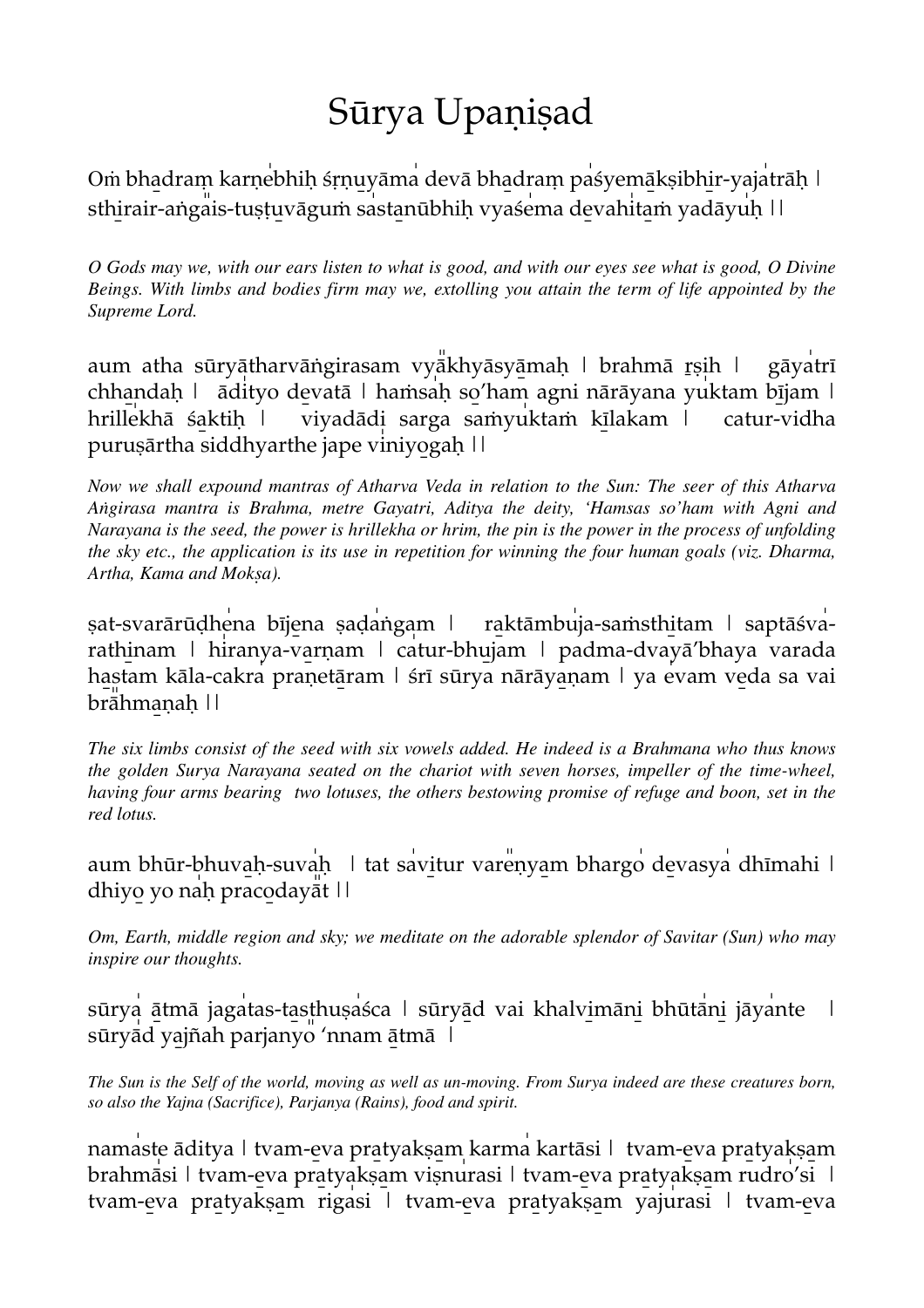pratyakṣam sāmāsi | tvam-eva pratyakṣam atharvāsi | tvam-eva sarvam chhando'si |

*I bow to you Aditya; you are the agent himself of work, the manifest Brahma, Vishnu, Rudra, Rig, Yajur, Sama, Atharva Vedas, as well as all the chandas (Metres).*

ā̱di̱tyād vā̍yur jā̱yate | ā̱di̱tyād bhū̍mir jā̱yate | ā̱di̱tyād āpo̍-jāya̱nte | ā̱di̱tyāj jyoti̍r jā̱yate | ā̱di̱tyād vyoma diśo j̍ āya̱nte | ā̱di̱tyād de̍vā jāya̱nte | ā̱di̱tyād vedā jāyante | ādityo vā eṣa etan maṇḍalaṁ tapati | asāvādityo brahmā |

*From Aditya are born air, earth, water, fire, sky, directions, Devas, Vedas; indeed the Sun gives warmth to this sphere (Planet) ; that Sun God is Brahman,*

ādityo'ntaḥ-karaṇa mano-buddhi-cittā haṅkārāh | ādityo vai vyānas samānodāno'pānah prānaḥ | ādityo vai śrotra tvak cakṣū rasana ghrāṇāḥ | ā̱di̱tyo vai vāk pāṇi pāda pā̍yūpa̱sthāḥ | ā̱di̱tyo vai śabda sparśa rūpa rasa gandhāḥ | ādityo vai vacanād ānāgamana visargānandāḥ |

*I bow to Aditya who is the form of antahkarana or inner organs of mind, intellect, mind-stuff and Ego. He is prana, apana, samana, vyana and udhana, (all the five airs circulating in the physical body). He is the five sense organs viz. ears, skin, eyes, tongue and nose whose modifications are sound, touch, form, taste and smell. He is the five motor organs of mouth, hands, legs, anus and generative organ whose modifications are speech, movement of things through hands, movement of the body from place to place through legs, evacuation and procreation.* 

ānandamayo jñānamayo vijñānāna-ghana̍ ādi̱tyah | namo mitrāya bhānave mrityormā pāhi | bhrājiṣnave viśva hetave namaḥ | sūryād bhavanti bhūtāni sūryena pālitāni tu | sūrye layam prāpnuvanti yaḥ sūryaḥ so'ham eva ca | cakṣurno devas savitā cakṣur-na uta parvataḥ | cakṣur-dhātā da̍dhātu naḥ |

ā̱di̱tyāya̍ vi̱dmahe̍ sahasra-kira̱nāya̍ dhīmahi | tanna̍ḥ sūryaḥ praco̱dayā̎t |

*Bliss, knowledge and wisdom are Sun himself. I bow to Mitra, Bhanu, to the shining one, the cause of the universe and let Him protect me from death.*

*All creatures are born of Surya and are protected by him, dissolve in him – I am Surya himself. The divine Savitar is our eye and He is called the Parvata because He indicates Sacred timings through His Time-periods and let Him protect our eyes.*

*We know the Sun. We meditate on the thousand-rayed Sun. May the Sun inspire us! (This is called Surya Gayatri Mantra).*

savitā purasttat savitā paścāttat savitottarāttat savitā-dharāttat savitā naḥ suvatu sarvatātigum savitā no rāsatām dīrgham āyuḥ |